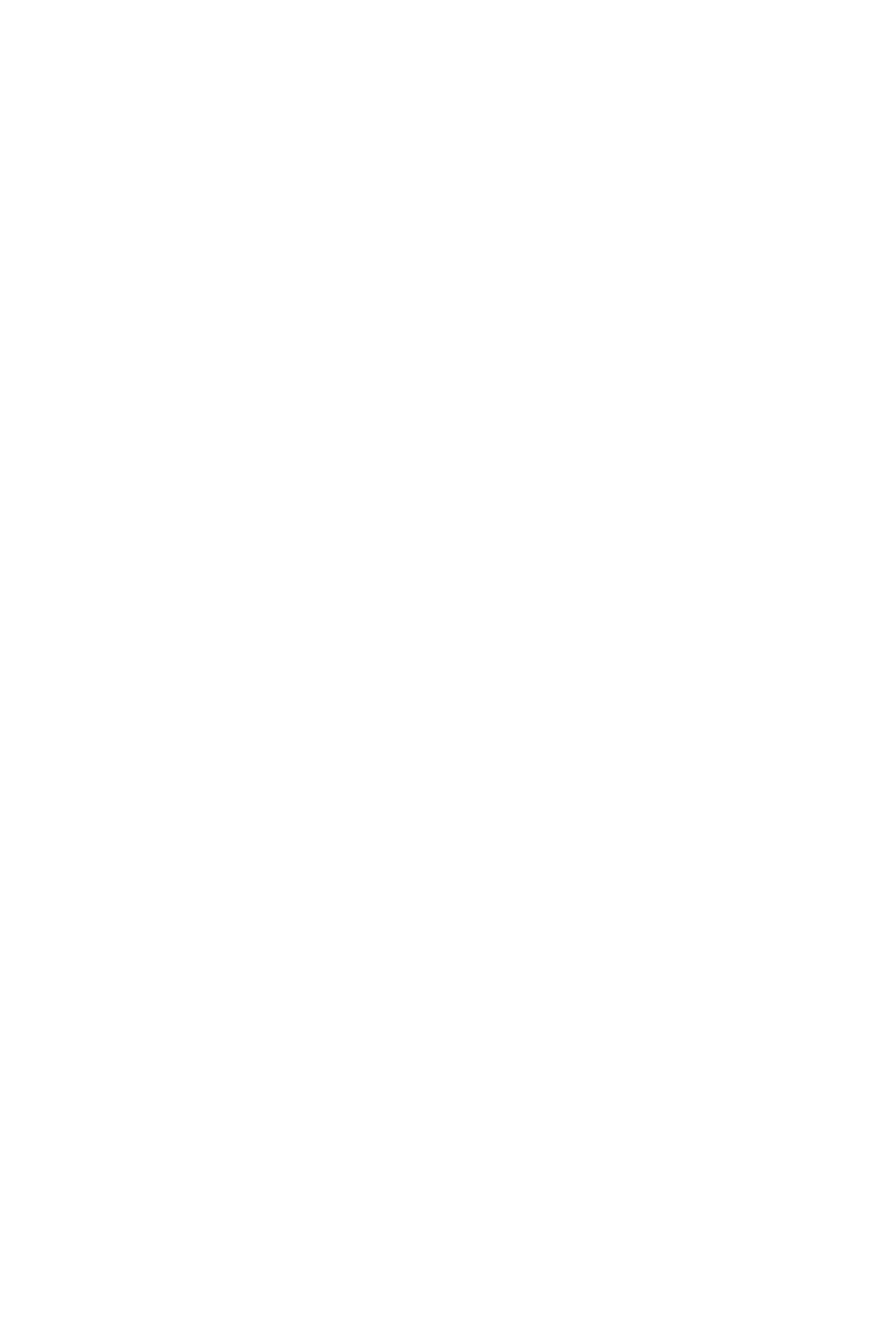# **LOSING THE PLOT POLITICAL ISOLATION** OF WEST BENGAL

## **SUGATO HAZRA**

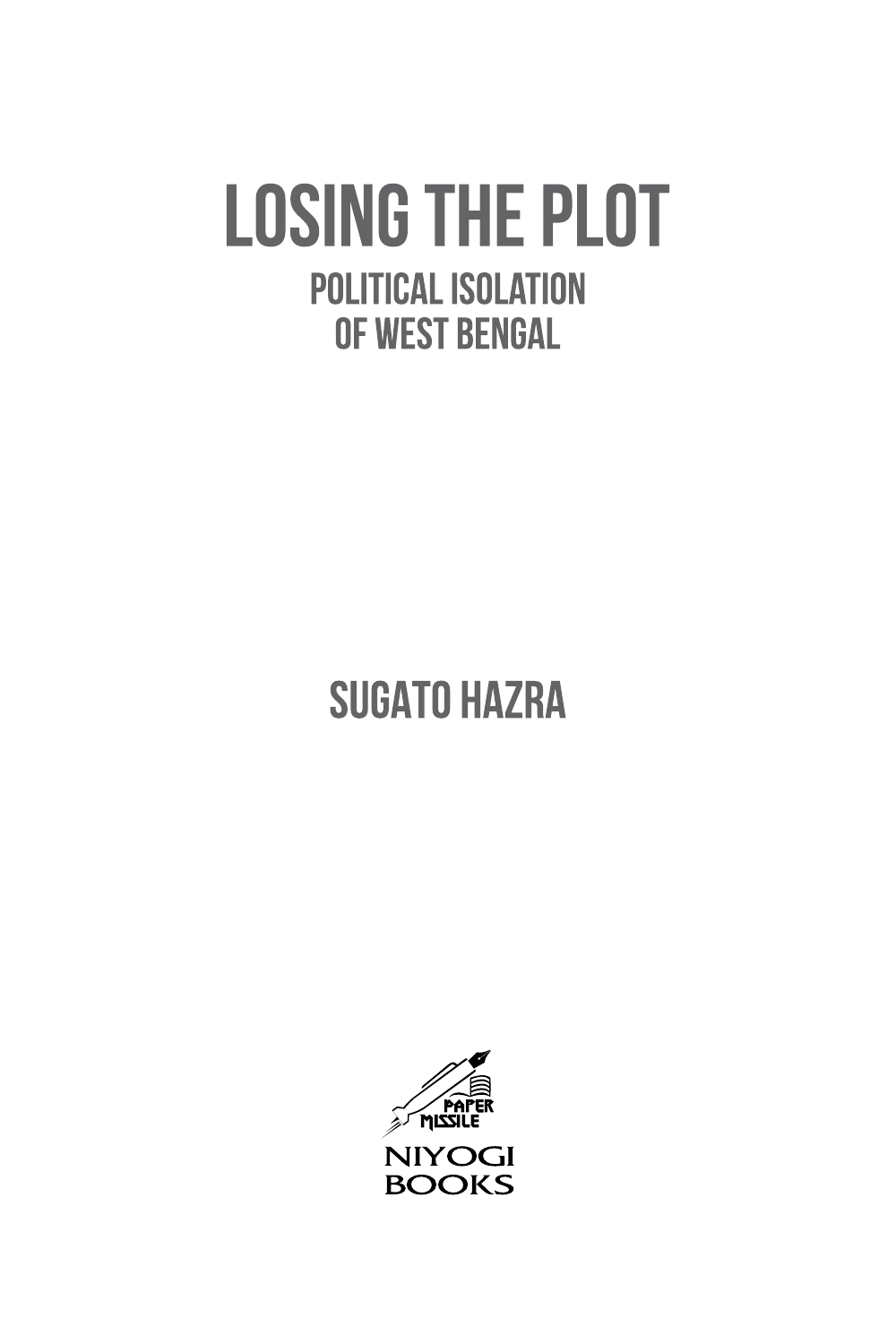#### Published by **NIYOGI BOOKS**

Block D, Building No. 77, Okhla Industrial Area, Phase-I, New Delhi-110 020, INDIA Tel: 91-11-26816301, 26818960 Email: niyogibooks@gmail.com Website: www.niyogibooksindia.com

Text © Sugato Hazra

Editor: Sucharita Ghosh Design: Shashi Bhushan Prasad Cover design: Pinaki De

ISBN: 978-93-91125-21-9 Publication: 2021

All rights are reserved. No part of this publication may be reproduced or transmitted in any form or by any means, electronic or mechanical, including photocopying, recording or by any information storage and retrieval system without prior written permission and consent of the Publisher.

Printed at: Niyogi Offset Pvt. Ltd., New Delhi, India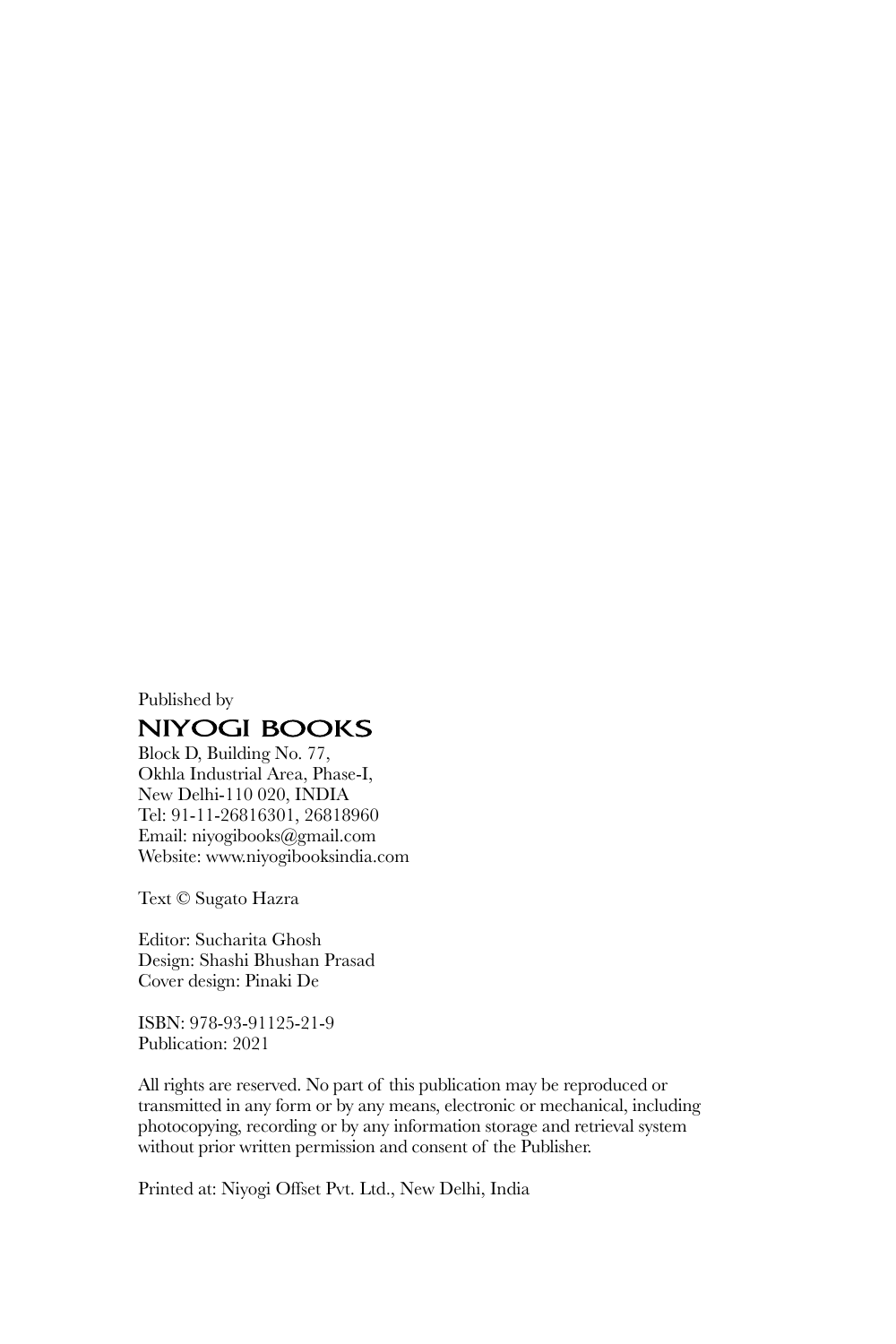### CONTENTS

| Birth of Nationalism                              | 7   |
|---------------------------------------------------|-----|
| Charting a Different Course                       | 38  |
| Rift Widens with the Mainstream                   | 73  |
| Bengal Floats on its Own                          | 108 |
| Partition and Birth Pangs                         | 143 |
| The Early Days and Growth of the Opposition       | 177 |
| Discontent Spreads across the State               | 210 |
| Politics in West Bengal takes its Separate Course | 243 |
| Darkness under the Lamp                           | 276 |
| The Left Citadel crumbles finally                 | 309 |
| Change in Government only, not in Isolation       | 343 |
| Isolation unchecked - will it end someday?        | 368 |
| Postscript: Regional Pride holds Sway             | 400 |
| Index                                             | 409 |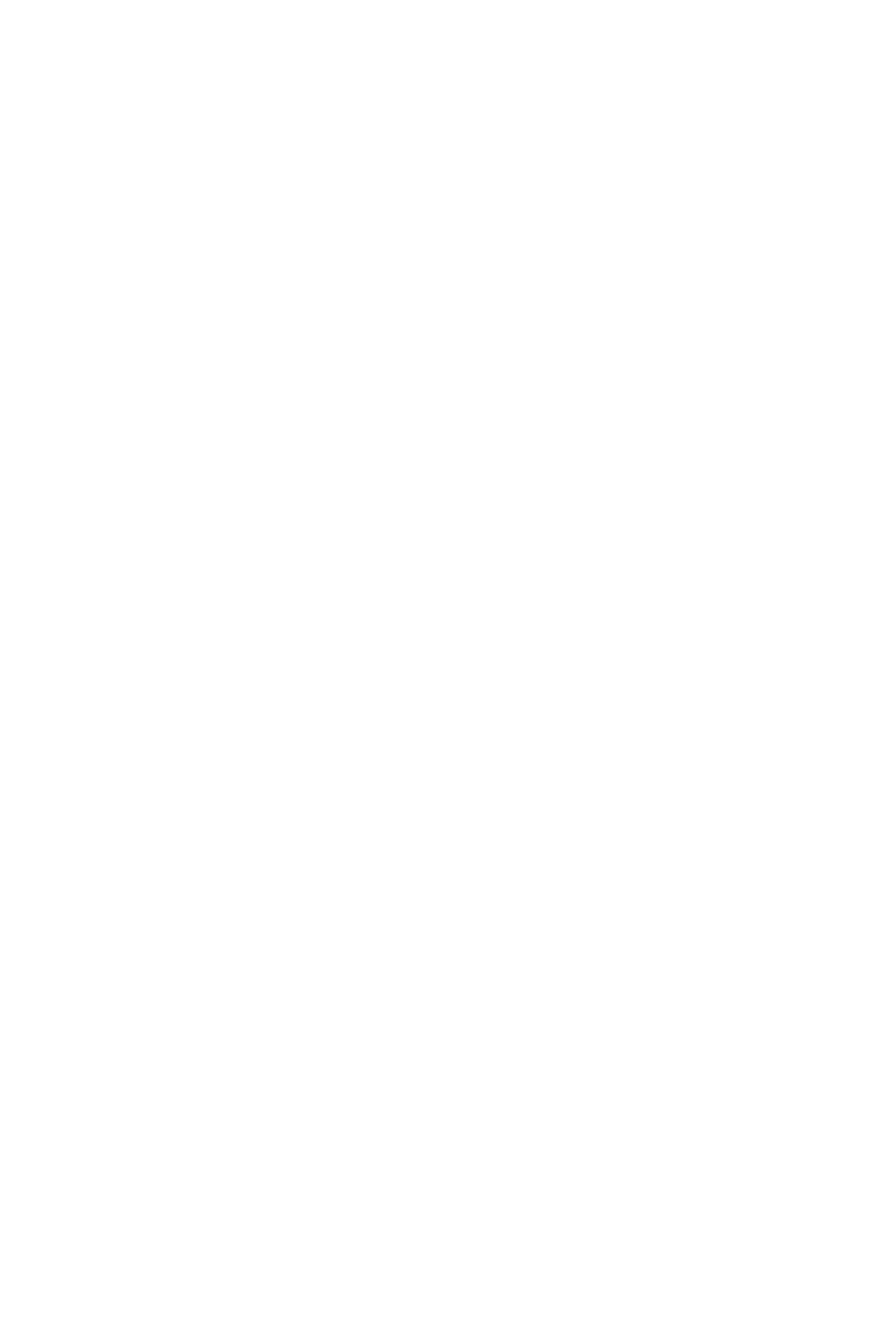### Birth of Nationalism

*Ananda Math* had defined nationalism for Indians in its formative stages, said historian S. Irfan Habib.<sup>1</sup> Bankim Chandra Chattopadhyay published the novel in 1882, about 40 years after the political upheavals known as Spring of Nations that broke out across Europe. The movements seen in Europe in 1848 were aimed at removing monarchies and creating nation states. This flame of nationalism reached the shores of Bengal since it had the closest connection with western thoughts due to the presence of the British rulers.

Bankim Chandra was the first Indian graduate from the newly established Calcutta University, a product of the British effort to educate its Indian subjects. In fact, even before writing the novel *Ananda Math*, Bankim had composed 'Vande Mataram', the national song which became the rallying cry for the Indian freedom movement. Judged by the overwhelming popular acceptance it may be safely said that the relatively nascent concept of nationalism, in the Indian context, had its birth on the soils of Bengal.

Swami Vivekananda, wrote historian Ramesh Chandra Majumdar,<sup>2</sup> had told a group of young men at Dacca some time in 1901, 'Read Bankim Chandra and emulate his *deshbhakti* (patriotism) and *Sanatan Dharma* (principles of the heroic band of Sannyasins as depicted in the *Ananda Math*). Your duty should be service to motherland.'

The nascent sense of nationalism was not confined to Bengal. Rabindranath Tagore set the poem 'Vande Mataram' to music and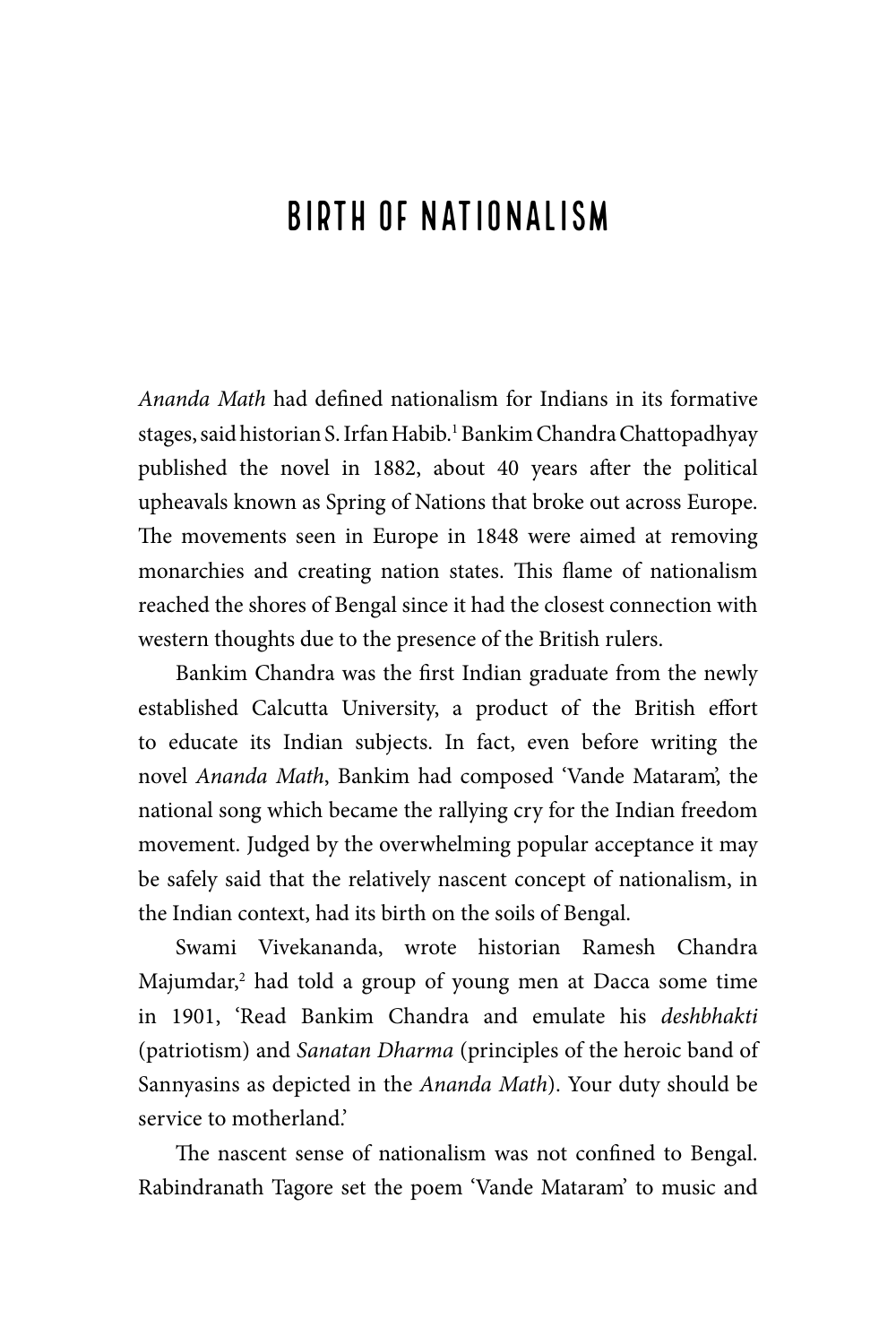sang it during the 1896 session of the Congress in Calcutta. It was sung in 1901 five years later at another session of the Congress in Calcutta. Poet Sarala Devi Chaudurani sang the song in the Benares Congress session in 1905.

R.C. Majumdar wrote,

During the long and arduous struggle for freedom from 1905 to 1947 'Bande Mataram' was the rallying cry of the patriotic sons of India, and thousands of them succumbed to the lathi blow of the British police or mounted the scaffold with 'Bande Mataram' on their lips. The main theme of the novel inspired the Bengali youths to supreme self-sacrifice during the hectic days of the Swadeshi movement.<sup>3</sup>

#### Bengal was the first to witness the great transformation since British rule was established here first. Historian Sir Jadunath Sarkar noted,

If Periclean Athens was the school of Hellas, the eye of Greece, mother of arts and eloquence that was Bengal to the rest of India under British rule, but with a borrowed light which it had made its own with marvellous cunning. In this new Bengal originated every good and great thing of the modern world that passed on to the other provinces of India … New literary types, reform of the language, social reconstruction, political aspirations, religious movements and even changes in manners that originated in Bengal, passed like ripples from a central eddy, across provincial barriers, to the farthest corners of India<sup>4</sup>

Bankim Chandra, whose 'Vande Mataram' became a battle mantra and *Ananda Math* the inspiration, was a product of a wave of changes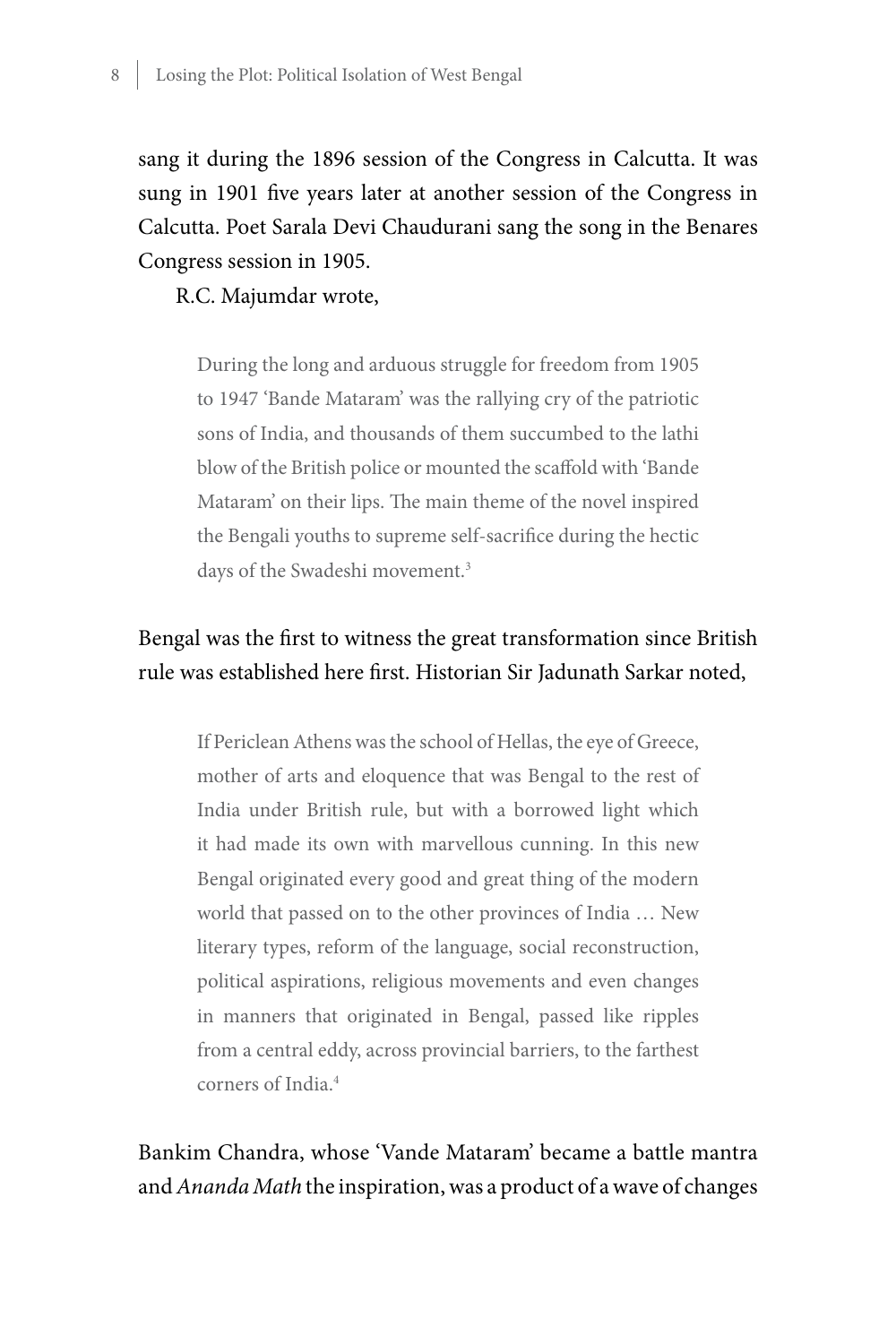that swept Bengal. It all started with the spread of western education pursued relentlessly by personalities like Raja Rammohun Roy, Dwarkanath Tagore and Ishwar Chandra Vidyasagar to name just a few. The Hindu College was established on 20 January 1817 with active support from Sir Hyde East, then chief justice of the Supreme Court of Calcutta. It was an initiative undertaken by prominent Bengali families who met at Sir Hyde's residence and contributed money to set up an institution where their children could receive liberal education like the Europeans. According to R.C. Majumdar it was one Baidyanath Mukherjee, a prominent resident of Calcutta at that time, who had been the main force behind pursuing Sir Hyde East.<sup>5</sup>

The setting up of the Hindu College gave wings to the desire of Bengal to receive the best liberal education that was available in Europe. The Bengali Hindus in Calcutta were eager to learn English primarily to facilitate their discussions with English merchants in order to carry out their trading activities smoothly. In the beginning Bengalis did not have much fascination for the Englishmen as can be seen from what Raja Rammohun Roy wrote. Finding the Europeans 'generally more intelligent, more steady and moderate in their conduct' he gave up his prejudice against them.<sup>6</sup> In fact Roy started learning English only after this realisation. Bengalis took the initiative to learn English, with the majority acquiring a working knowledge in order to earn a living. The likes of Dwarkanath Tagore, Prasanna Kumar Tagore and Nilmoni Datta earned huge wealth through their association with the British. Some were employed in British establishments, some opted for trade and commerce, while others built up a fortune in law. The establishment of the Supreme Court in Calcutta opened up a new career opportunity for Bengalis. The economic prospect enticed the new generation of Bengal to seek English education which made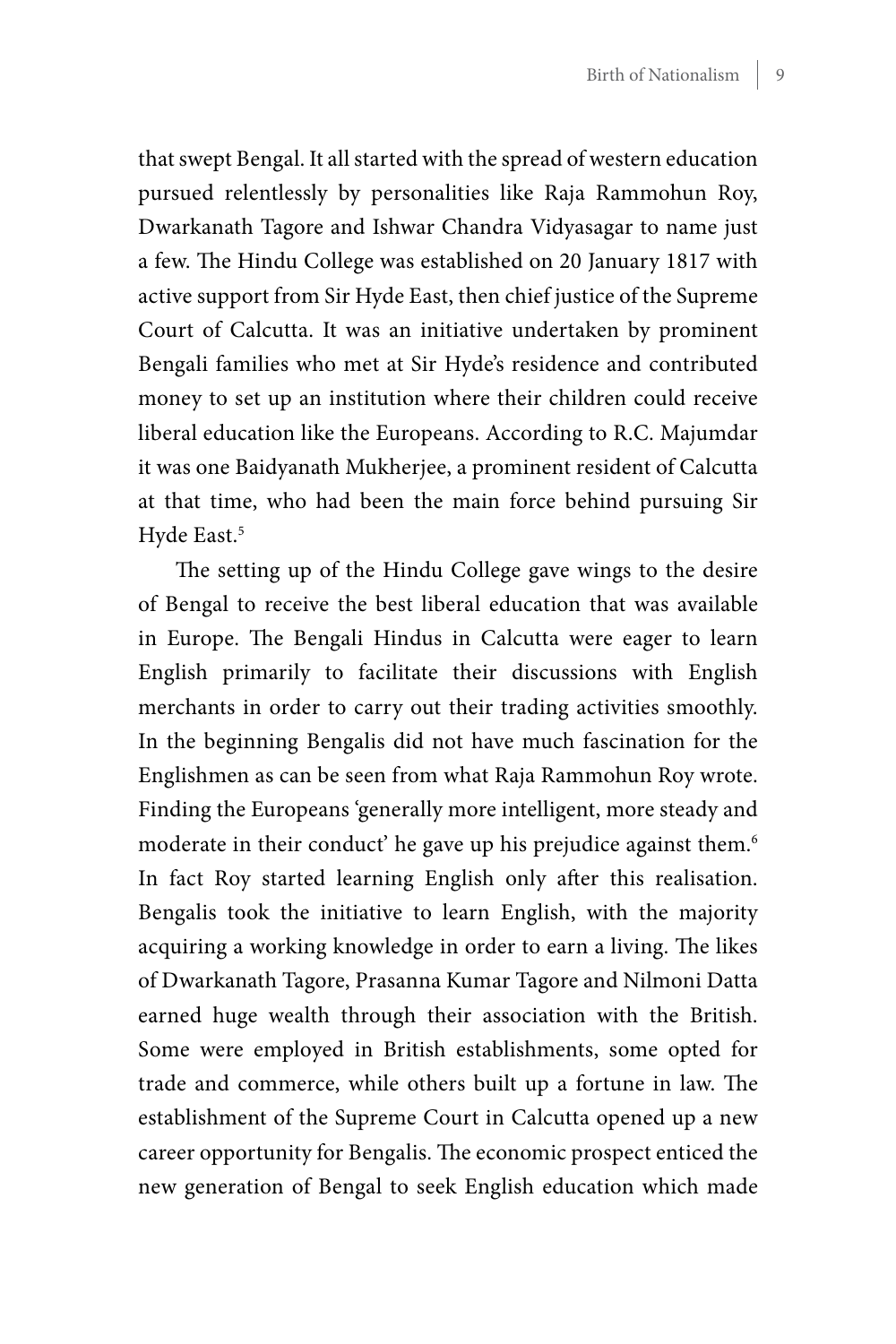them approach Sir Hyde East. That in due course this exposure to European education attracted them to the European concept of nationalism was a natural transition.

There was an interesting change in the attitude of Hindus in Bengal towards British rule. According to R.C. Majumdar the British victory at Plassey was viewed as yet another change of guard by the Hindus accustomed as they were to frequent changes in the then capital Murshidabad. 'The people of Bengal … looked upon the accession of Mir Jafar as one usurper and traitor succeeding another and it was beyond their wildest dreams to see in this event the beginning of British rule in Bengal, far less in India,' wrote Majumdar.<sup>7</sup> Essentially to the Hindus, who were the majority in Bengal, British rule was yet another foreign rule replacing the earlier one. To them the nawabs of Murshidabad were aliens. When Robert Clive entered Murshidabad triumphantly with a few hundred Europeans and sepoys, the people who gathered to witness his entry amounted to thousands. According to Clive had they cared they could have beaten back the Europeans even with sticks and stones.

The point to note is that when the British rule started there was no sense of nation state among the Bengali Hindus. They observed the change of guard and discerned certain benefits as was noted by Raja Rammohun. Hindus and Muslims used to live in proximity with two different beliefs and cultures. The feeling of distinct identities was deep rooted despite the fact, as was mentioned by Raja Rammohun in his 'Appeal to the King in Council', that under the Muslim rule, 'the natives of this country enjoyed every political privilege in common with Musaalman.' However under the British rule, despite loss of political consequence, the natives 'were consoled by the more secure enjoyment of those civil and religious rights which had been so often violated by the rapacity and intolerance of the Mussulmans …'8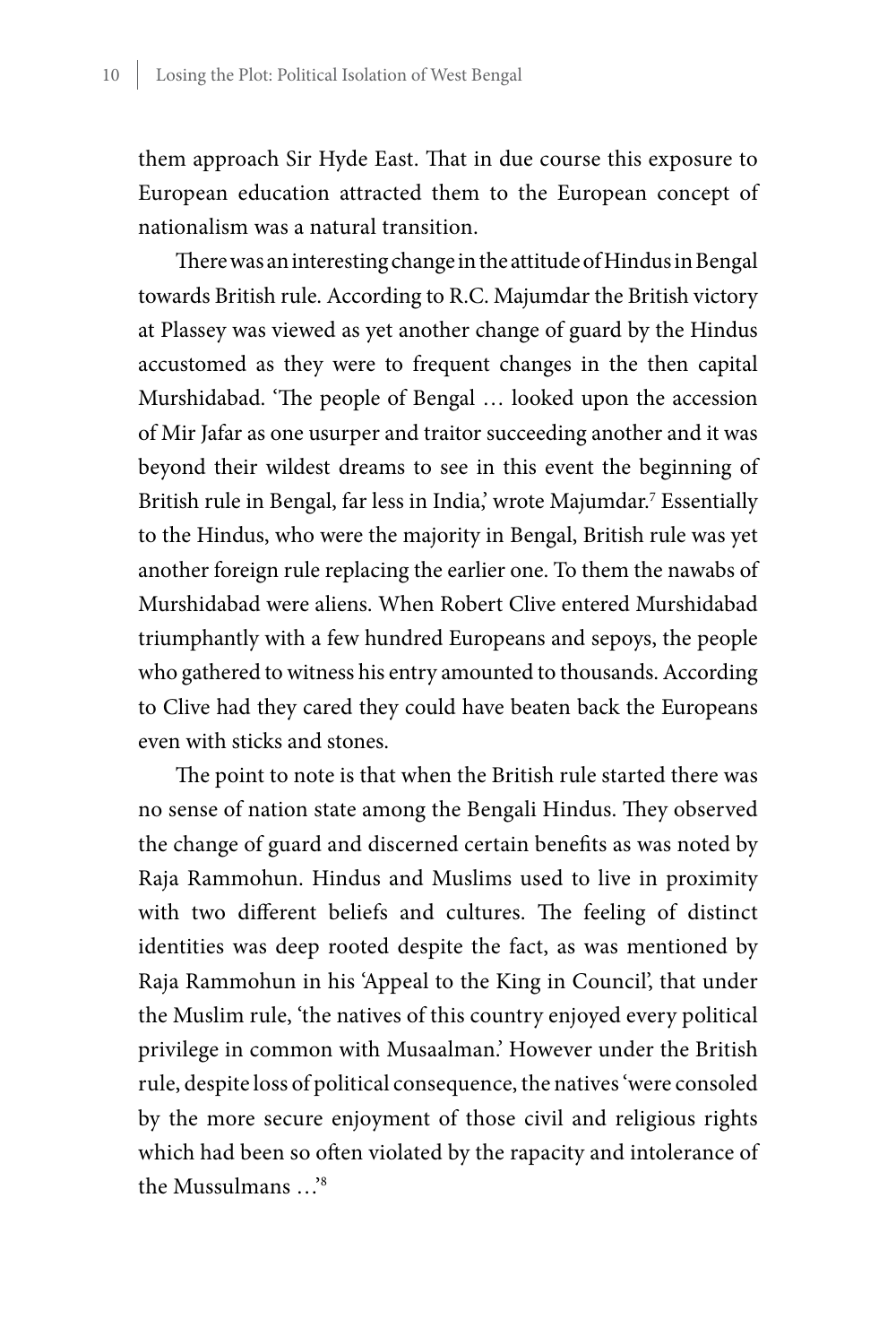When Bengalis were exposed to the idea of nationalism that was sweeping through Europe the thought that was uppermost in their minds was the violation of civil and religious rights during the 700 years of Muslim rule. *Ananda Math*, the hugely popular novel by Bankim Chandra, that served as the trigger for the nascent sense of nationalism in Bengal, was based on a central theme that was anti-Muslim, according to A.G. Noorani.<sup>9</sup> In the last chapter, Noorani wrote, there is a supernatural figure persuading the leader of the sanyasis, Satyananda, to stop fighting, 'The Muslim power is destroyed, there is nothing else for you to do … Hindu dominion will not be established now … The English will rule.'10 Bengali nationalism started out as an anti-Muslim sentiment.

There are good reasons for this. 'When the British rule was firmly established in Bengal, the anti-Muslim and pro-British sentiments of the Hindus went on increasing,' wrote Majumdar.<sup>11</sup> He cited the views of Rammohun Roy who was arguably the most liberal man of his times and had accepted the superiority of Muslims in many respects. Yet according to Roy the British rule in India was a benign act of Providence. He referred to the despotic power of the Mogul princes who ruled over India in his 'Appeal to the King in Council'. He also referred to the religious bigotry and proselytisation of the Muslims that Indians suffered for nine centuries. Majumdar concluded that, 'The view of Muslims as alien rulers persisted throughout the nineteenth century among the Hindus …'12 This explains the popularity of *Ananda Math* and ready acceptance of 'Vande Mataram' as the battle cry.

Curiously despite nearly 700 years of living under the Muslim rulers Bengalis disliked their rulers to the extent that they readily accepted the rule by people alien to their culture who came from faraway lands with the intention of exploiting the resources of their native land. One reason could be that the Moguls established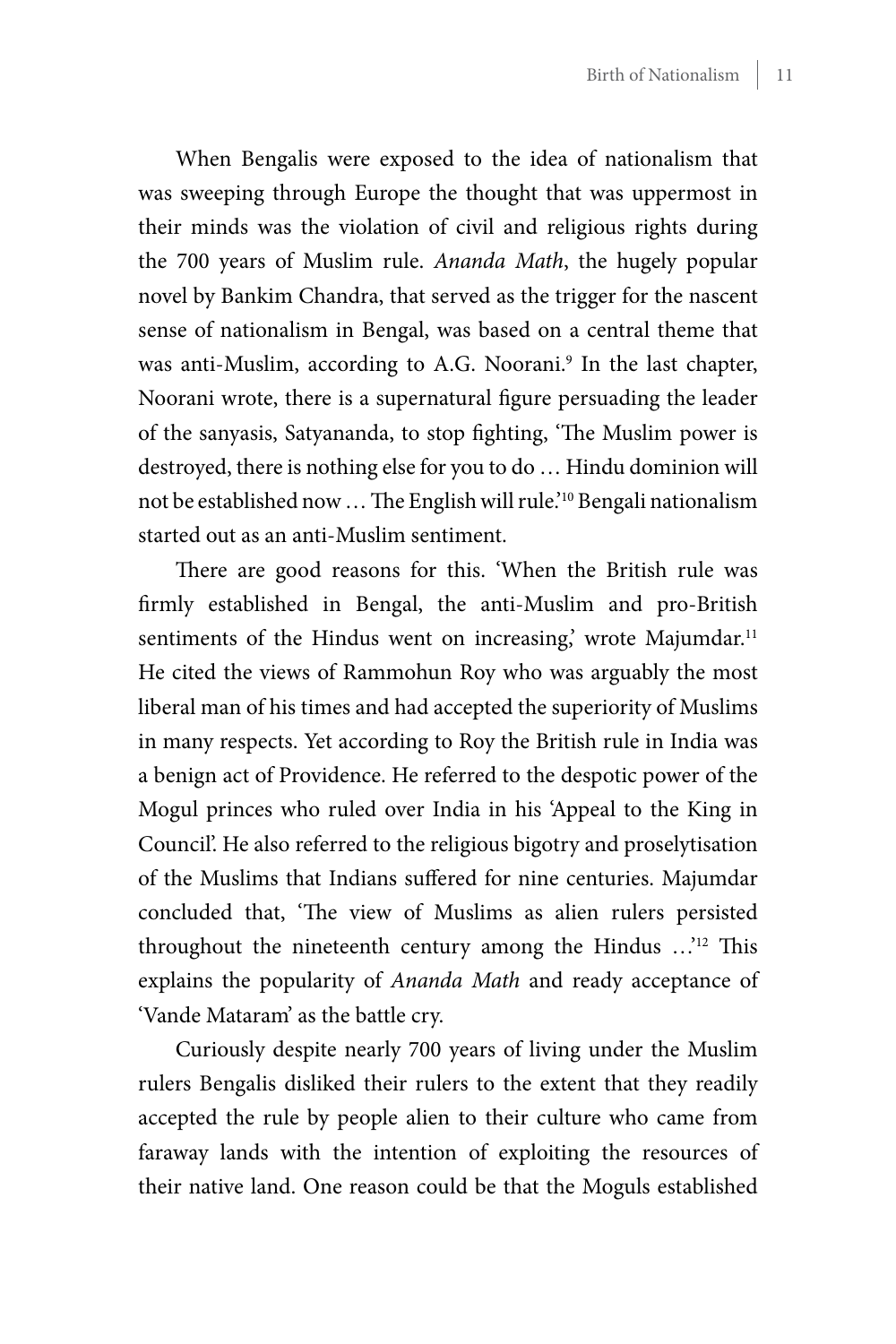their hold over Bengal after much struggle, and to maintain their control always appointed representatives from within their family or members from Upper India as governors of the state and other high-ranking officials. All these appointees looked forward to the day of retiring back to their homes. Bengal was thus a much-neglected province. The frequent changes of rulers immediately before the East India Company defeated Nawab Siraj-ud-daula had also alienated high-ranked Hindus from the rulers. Thus none of them from Sirajud-daula to Mir Jafar or even Mir Qasim could ensure loyalty from the Bengali Hindus. Instead Bengali Hindus won wealth by siding with the British traders. When they and their offspring opted for European education they nursed a soft corner for British rule. Thus the supernatural figure in *Ananda Math* told Satyananda, 'Who is the foe? There are no foes now. The English are friends as well as rulers.' This was the dominant sentiment among the Bengalis then and was not fabricated by Bankim Chandra Chattopadhyay just to please his English employers.<sup>13</sup>

Bengal's honeymoon with the British was evident during the Sepoy Mutiny of 1857 which was later considered as the first struggle for freedom from the British. Interestingly it was the soldiers at Berhampore (Murshidabad) who refused to use the cartridges made using beef and pig tallow. This was followed by the sepoys at Barrackpore where a sepoy Mangal Pandey had attacked a British officer. This apart there had been instances of sepoys revolting at Chittagong, Dacca and Jalpaiguri. Yet the vocal Bengali newspapers of the day and commentators did not support the mutiny. A meeting was held in Calcutta attended by prominent personages like Raja Radhakanta Deb, Kaliprasanna Sinha and Harendra Ghose where a resolution was adopted condemning the sepoys. *Sambad Prabhakar* a prominent newspaper wrote in its editorial, 'Some bands of irreligious, indisciplined ungrateful reckless sepoys having risen in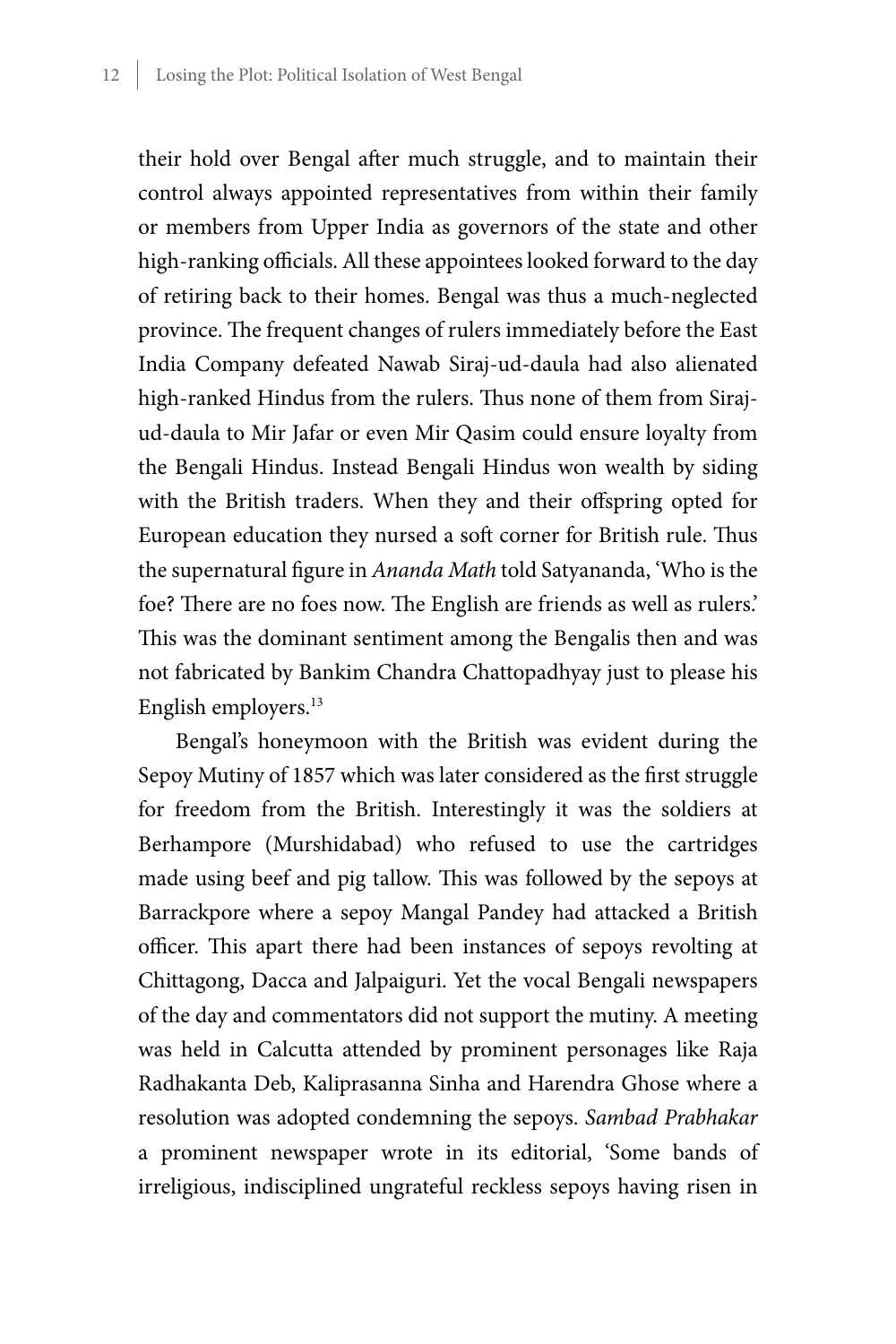revolt against the Government, the peaceful people are praying to God for establishment of immediate peace in the country by getting rid of the danger posed by the Mutiny.'14 As early as in the 1850s Bengal held a view different from the rest of India, the upper provinces in particular where the Sepoy Mutiny had taken a serious form.

English education started at the behest of natives looking for opportunities to earn their living but was not confined to this narrow objective. The establishment of the Hindu College and the influence of Henry Louis Vivian Derozio ensured that the liberal ideas of the west along with patriotism and nationalism took roots in Bengal. Derozio was instrumental in setting up the Academic Association at the Hindu College where students used to freely discuss state, society, religion, patriotism, politics, etc., based on common logic which often enough militated against the then prevailing rigid rituals. Orthodox Bengalis who were behind the setting up of the Hindu College were agitated and saw to the ouster of Derozio from the college. Interestingly Derozio considered himself an Indian and wrote poems in English on nationalism. This was 'the earliest instance of a lyrical expression of an emotion of patriotism towards India as the country of one's birth'.15 Much before Bankim Chandra's sanskritised poem 'Vande Mataram' it was Derozio who had expressed his love for India as his motherland.

Derozio's students became rebels and indulged in drinking and consuming forbidden meat. Rajnarain Bose, father of Indian nationalism according to historian R.C. Majumdar, wrote in his autobiography how they used to assemble near College Square to eat and drink. Some like Madhusudan Dutta even converted to Christianity. But more importantly these elite students despite their rebellion against orthodoxy were instrumental in the development of Bengali literature and also a sense of nationalism. The students of the Hindu College had set up the 'Sarbatatva Dipika Sabha' for the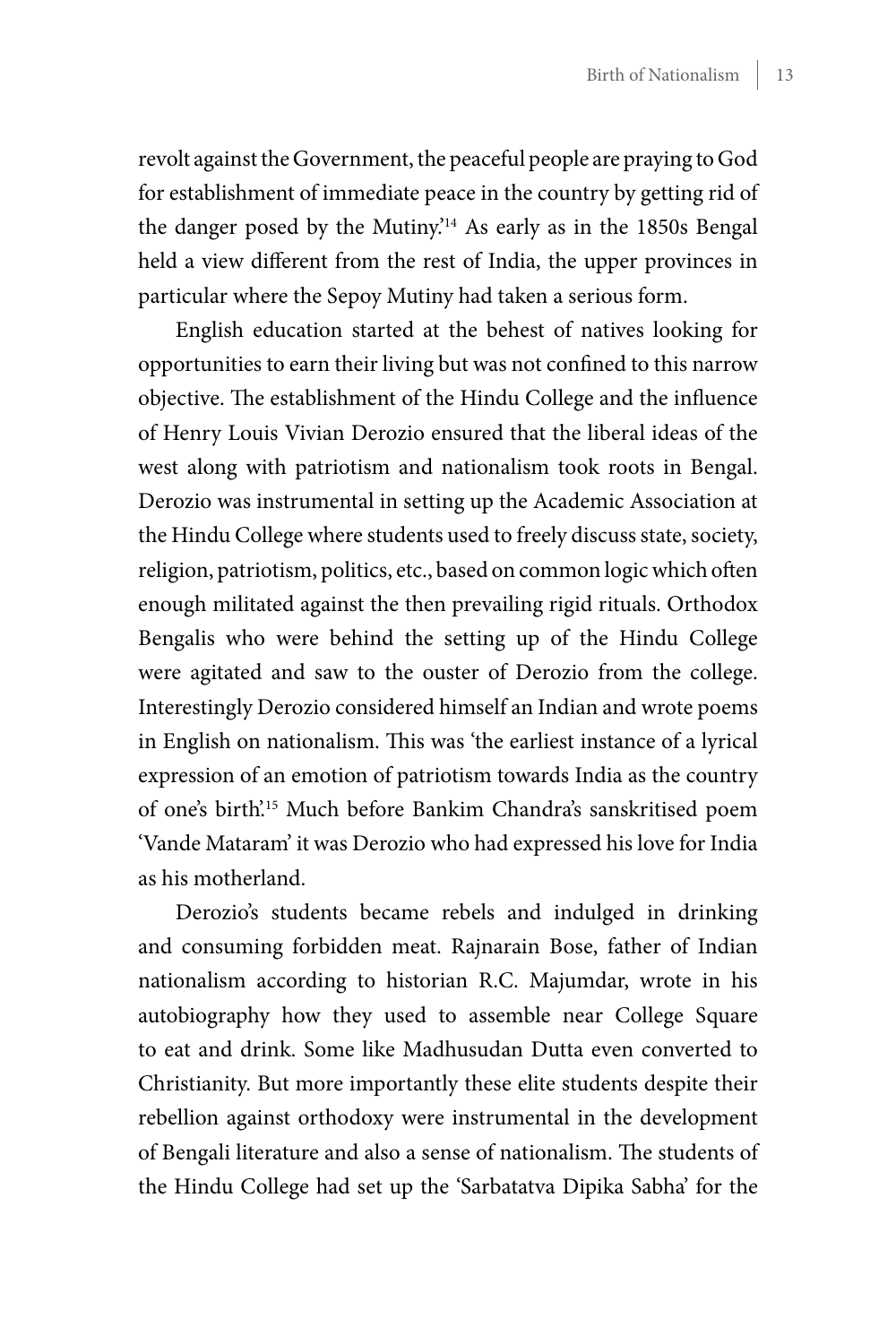cultivation of chaste Bengali. Debendranath Tagore was its secretary. Clearly it was Derozio's disciples who lit the lamp of renaissance in Bengal even before Macaulay wrote his treatise. Bengalis did not learn English to become clerks but in order to enrich themselves with modern knowledge which included developing Bengali language and literature as well.

Interestingly Hindu College did not produce students who indulged in blind imitation of the Europeans. In an article read out at the Hindu Literary Society the author commented sarcastically,

The Europeans on coming to this country were so much pained at the misery of the people that they at once set about to remove the same. They imported various kinds of alcoholic drinks – Rum, Gin, Brandy – and other accessories of modern civilization and within a surprisingly short time, managed to civilize this barbarous nation.16

The students of the college did not hesitate to criticise the British rulers for their lapses. In February 1843, Majumdar noted in his twovolume *History of Modern Bengal*, Dakshinaranjan Mukherjee read out an article on the police administration and justice system under the British East India Company in the presence of the principal of the Hindu College D.L. Richardson.<sup>17</sup> The principal objected to the article and called it seditious but he was overruled by the chairman Tarachand Dutta, a student of the college. English education did not create mere pen-pushing clerks in Bengal but free thinkers who excelled both in the liberal arts of Europe and traditional knowledge of India. Clearly the rebels of the Hindu College, such as Madhusudan Dutta, Rajnarain Bose and their other classmates like Iswar Chandra Ghosal, Prasanna Kumar Sen had taken up drinking as a mark of civilisation. They had later become major exponents of